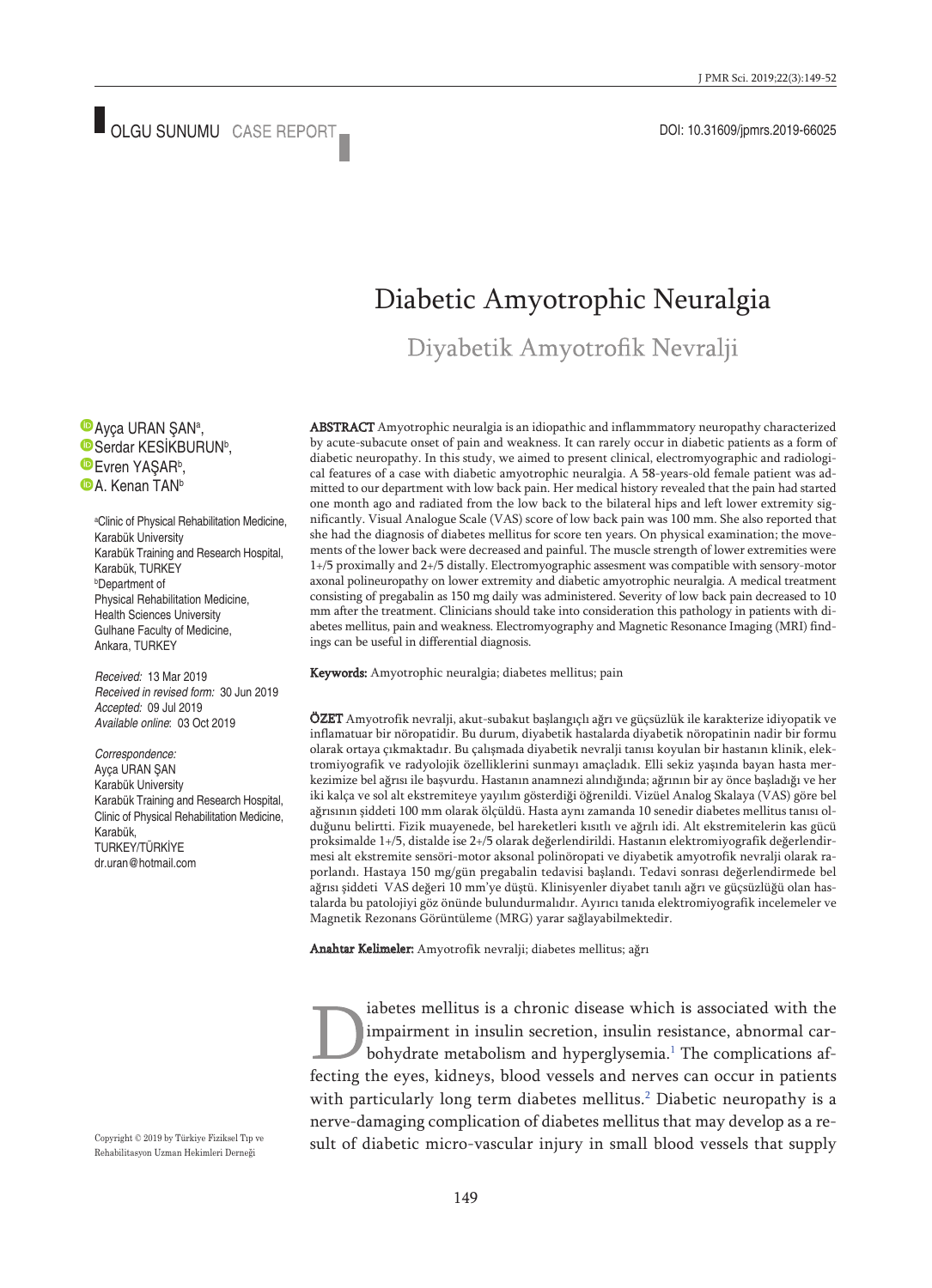blood to nerves and macro vascular circumstances. [2](#page-3-0) Diabetic [neuropathy](#page-3-0) has many forms including distal symmetric sensori-motor [polyneuropathy,](#page-3-0) autonomic [neuropathy,](#page-3-0) proximal motor neuropathy and focal [neuropathies.](#page-3-0) [2](#page-3-0)

Diabetic amyotrophy is a rare, idiopathic and inflammmatory neuropathy which is also known as proximal diabetic neuropathy, Bruns-Garland syndrome or diabetic lumbosacral plexopathy. [2-8](#page-3-0) It is characterized by acute or subacute onset of proximal-hip pain, proximal muscle weakness and atrophy. [8,9](#page-3-0) This clinical entity is usually diagnosed with physical examination, laboratory tests and electrodiagnostic studies. [1](#page-3-0) In this study, we aimed to present clinical, electromyographic and radiological features of a case with diabetic amyotrophic neuralgia.

## CASE REPORT

A 58-years-old female patient was admitted to our department with low back pain. Her medical history revealed that the pain had started one month ago and radiated from the low back to the bilateral hips and left lower extremity significantly. Visual Analogue Scale (VAS) score of low back pain was 100 mm. She stated that her mobility was restricted by muscle weakness and pain. She also reported that she had the diagnosis of type II diabetes mellitus for ten years. The treatment of diabetes mellitus was initiated with metformin and insulin was added thereafter. On physical examination; the movements of the lower back were decreased and painful. The muscle strength of lower extremities were 1+/5 proximally and 2+/5 distally. Tendon reflexes were hipoactive and there was hypoesthesia in the left lower extremity. She was using wheelchair for ambulation. Transferring of the patient was partially dependent. There was also limitiation in her self- care activities such as dressing, bathing, toileting and eating. The parameters of labaratory tests were within normal limits. Magnetic resonance imaging (MRI) was performed to evaluate the lumbosacral plexus and exclude the differential diagnosises. No significant nerve pressure was detected and the MRI findings were also reported as both side of the lumbosacral plexus had the same intensity and course. Electromyographic nerve conduction tests revealed that there was no M response at the left peroneal nerve and tibial nerves bilaterally. The low amplitude of compound muscle action potential was also detected at the right peroneal nerve. Needle electromyographic study showed mild neurogenic changes but no acute denervation potential. All of these electromyographic findings were compatible with sensorymotor axonal polineuropathy on lower extremity and diabetic amyotrophic neuralgia. A medical treatment consisting of pregabalin 150 mg daily was administered. Pain severity decreased to 10 mm and the improvement in muscle strength was also detected after the treatment. The muscle strength of lower extremities increased from 1+/5 to 4/5 proximally and increased from 2+/5 to 4+/5 distally. The patient achieved to transfer independently. The limitation in her self care activities was also ameliorated. She could ambulated under observation. The patient signed informed consent form for publication of this work.

#### **DISCUSSION**

Diabetic amyotrophy typically develops in male patients with type 2 diabetes mellitus in the middle or advanced ages.<sup>[1,2,10](#page-3-0)</sup> On the other hand it can rarely occur in in females and type 1 diabetes mellitus. 2 This clinical entity affects especially the components of lumbosacral plexus. [10](#page-3-0) The common symptoms of the disease consist of proksimal lower extremity and hip pain involving iliopsoas, quadriceps, hip abductors and adductor muscles followed by proximal lower extremity muscle weakness, autonomic fai-lure, weight loss.<sup>[1,9](#page-3-0)</sup> The clinical findings can occur symmetrically or asymmetrically and sensory loss may also develop in some of the patients. By the progression of the disease, nearly half of the patients need wheelchairs for ambulation and the progres-sion may continue up to 18 months.<sup>[2,10,11](#page-3-0)</sup> Even though the recovery process which has become slowly and constantly incomplete, generally develops spontaneously; the relapses usually occur ipsilaterally or contralaterally. [10](#page-3-0)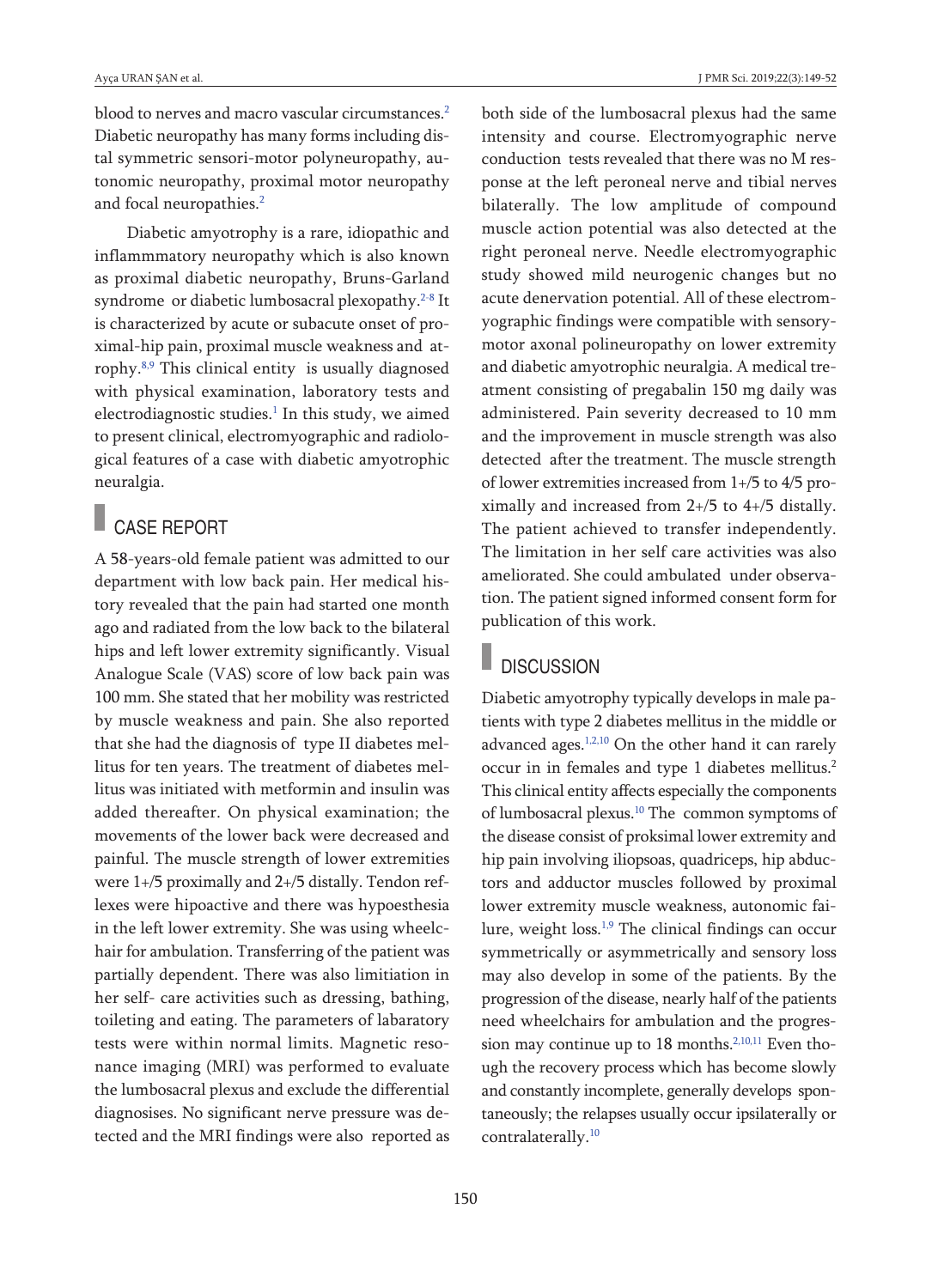In a study with 33 patients of diabetic amyotrophy by Dick et al., the ages of the patients ranged from 35 to 80 and the majority of the patients had type II diabetes mellitus. The most severe symptoms were pain and weakness with the percentages of 82% and 18% respectively at the beginning of the disease. The distribution of symptoms was compatible with proximal (hip, thigh, buttock, or back) region in 64% of the patients and the ratio of distal part involvement (foot or leg) was 36%. Additionally the onset of the disease occured unilaterally in 88% of the patients. Most patients had proximal and distal sensory loss and nearly 50% of the patients developed new autonomic symptoms such as orthostatic hypotension, urinary dysfunction, constipation, diarrhea, tachycardia, sexual dysfunction. Weight loss of >10 pounds was also detected in the ratio of %85.<sup>[12,13](#page-3-0)</sup> In our case; the most severe symptoms were pain and weakness consistently with literature. On the other hand the distribution of the symptoms occured symmetrically and no autonomic symptoms or weight loss occured in our patient.

The pathogenesis of diabetic amyotrophy hasn't been explained clearly but ischemic and metabolic conditions are thought to be related with the pathology. [8](#page-3-0) It was also suggested that the occlusion of vasa nervosum and infarction may occur during the pathogenesis due to the neurological deficit and anatomical distribution of the disease. 2

In a study by Kelkar et al., pathogenesis of diabetic amyotrophy was investigated in 15 patients with diabetic amyotrophy and 2 control patients with diabetes mellitus. [11](#page-3-0) According to the results of the study; it was detected the typical findings of polymorphonuclear small-vessel vasculitis affecting epineurial vessels with transmural infiltration of postcapillary venules with polymorphonuclear leukocytes in four patients. Immune globulin M (IgM) deposits were also found along the endothelium and intramurally in affected vessels. Activated complement deposition was determined along the endothelium of small vessels. [11](#page-3-0)

Laboratory tests including blood count, sedimentation rate, fasting blood glucose, hemoglobin A1c, coagulation profile can be useful for the evaluation of the patients with diabetic amyotrophy. 1 The level of cerebrospinal fluid protein is usually increased as to be between 60-100 mg/dl, but it can generally rise to 400 mg/dl; erythrocyte sedimentation rate may also be elevated (<50 mm/hr). [14](#page-3-0) The regulation of diabetes mellitus and the disease duration, mostly don't effect the development of diabetic amyotrophy; in addition to that diabetic amyotrophy can be the first indiation of diabetes mellitus. [8,14](#page-3-0)

Neuroimaging such as MRI is not able to show the lesions of diabetic amyotrophy directly but it can be useful to exclude the other neurologial conditions such as structural injuries, disc herniations or nerve pressures. [1](#page-3-0)

Electrodiagnostic studies can be used for the confirmation of the diagnosis. Nerve conduction studies may detect reduced amplitudes of the compound muscle action potentials and sensory nerve action potentials; on the other hand a slight deceleration can be exposed in conduction velocities. [13,15](#page-3-0) High amplitude motor unit action potentials, fibrillation potentials, decreased motor unit recruitment may be identified in needle electromyography study. [16,17](#page-3-0)

There is still no proven treatment for diabetic amyotrophy. It was suggested that immune supression therapies including cyclophosphamide, oral prednisone, intravenous immune globulin, intravenous methylprednisolone and plasma exchange can be helpful for treatment. [18-21](#page-3-0) In a study by Chan et al. in 2017; it was revealed that there is a lack of evidence from randomised trials to support a positive or negative effect of any immunotherapy in the treatment in diabetic amyotrophy. [22](#page-3-0) On the other hand; medical treatments such as pregabaline, gabapentine, trycyclic antidepresants, venlafaxine , duloxetine can be used for the treatment of neuropathic pain symptomatically. [1](#page-3-0) Physical-occupational therapy programmes and assistive devices for walking should be also organised for the patients according to the recuirements. [1](#page-3-0)